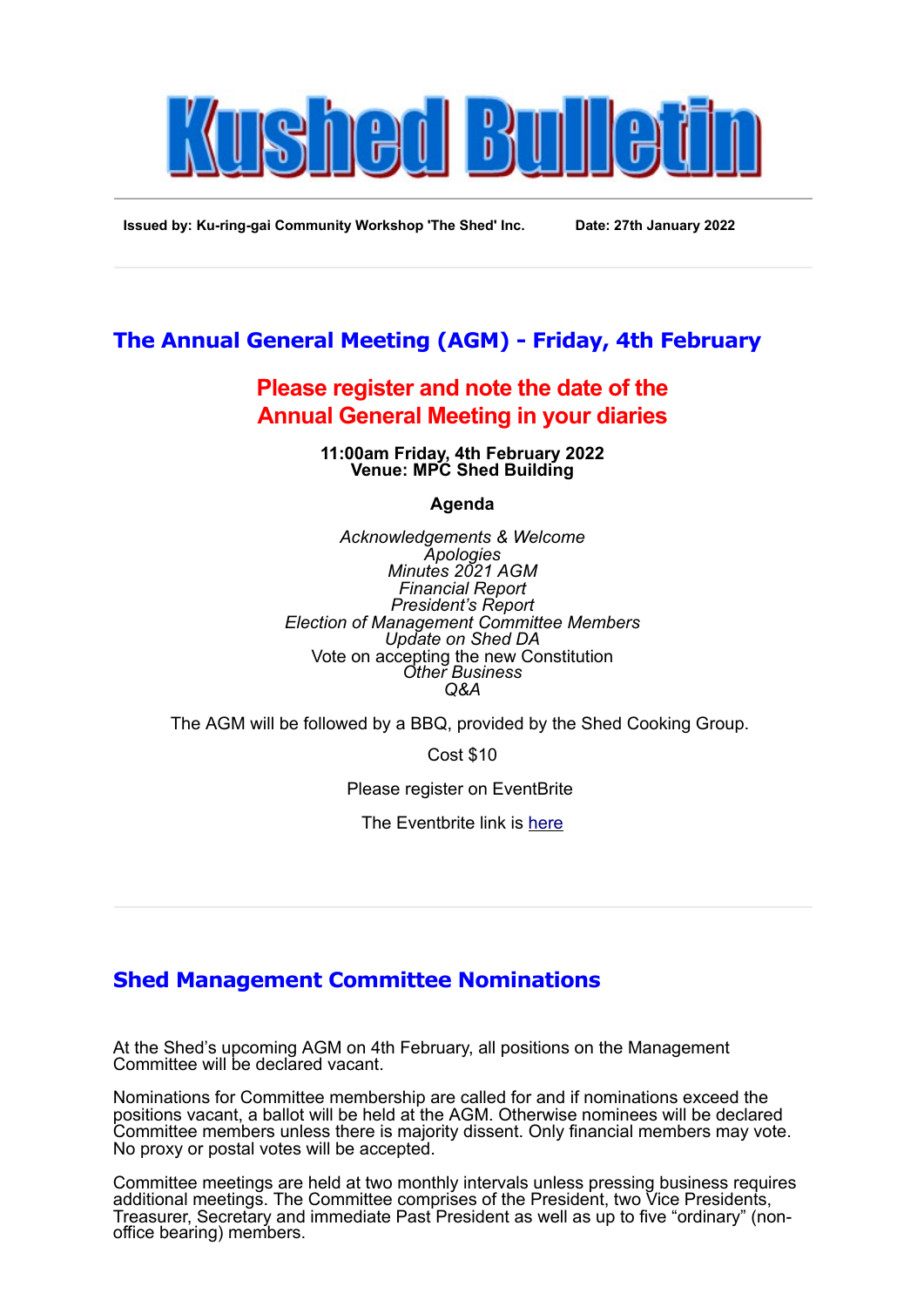Nominations for Committee membership for 2022 are to be submitted prior to the meeting and are to be submitted on the form below. Please submit hand written, signed nomination forms to the Shed Secretary, Mark Champion. They can be placed in the Secretary's tray in the lunch room or scanned copies may be emailed to **[kushed@bigpond.com](mailto:kushed@bigpond.com).** Completed forms can also be posted to The Shed, PO Box 216 Gordon, NSW 2072.

The nomination form can be found **[HERE](http://www.kushed.org.au/Web-files/NOMINATION-FOR-OFFICE-OR-COMMITTEE-2019.pdf)** .Note that all nominations require a seconder.

Nominations need to be lodged by close of business Thursday 27th January 2022.

Mark Champion (Shed Secretary)

## **The New Shed Constitution**

The current Constitution of The Shed requires notifications to members be sent by mail, which is neither efficient nor economical.

This required the Constitution to be updated to reflect the current circumstances with regard to communications with members such as email and our web site.

The NSW Department of Fair trading had issued an updated model constitution for Associations to meet this need and to incorporate additional elements that reflect the current legislation.

We have used this as the basis for the updated Constitution and the Committee has undertaken a rigorous process to ensure that the proposed new Constitution fully reflects the values of our Shed.

Your Committee recommends the adoption of the proposed updated Constitution at the upcoming AGM.

The Current constitution can be found [here](http://www.kushed.org.au/Web-files/The_Shed_Constitution_as_Amended_November_17_2011.pdf)

The Updated constitution can be found [here](http://www.kushed.org.au/Web-files/Proposed%20Constitution%20-%20Ku-ring-gai%20Community%20Workshop%20_%20The%20Shed_.pdf)

Brian Killin (Shed President)

*Copyright © 2021 Ku-ring-gai Community Workshop 'The Shed' Inc, All rights reserved.* You are receiving this email as a member or friend of the Ku-ring-gai Shed **Location:** St Ives Showground, 450 Mona Vale Road, St Ives. **Phone:** (02) 9983-9732 **Web:** [http://www.kushed.org.au](http://www.kushed.org.au/) **Email:** [kushed@bigpond.com](mailto:http://www.kushed.org.au/?subject=Ku-ring-gai%20Shed) **Our mailing address is:** Ku-ring-gai Community Workshop 'The Shed' Inc PO Box 216 GORDON, NSW 2072 Australia [Add us to your address book](http://kushed.us7.list-manage.com/vcard?u=de37976e53800c64f9d9628b6&id=ff4785b085) Want to change how you receive these emails? You can *[update your preferences](http://kushed.us7.list-manage.com/profile?u=de37976e53800c64f9d9628b6&id=ff4785b085&e=[UNIQID])* or *[unsubscribe from this list](http://kushed.us7.list-manage1.com/unsubscribe?u=de37976e53800c64f9d9628b6&id=ff4785b085&e=[UNIQID]&c=cd51f2c582)*